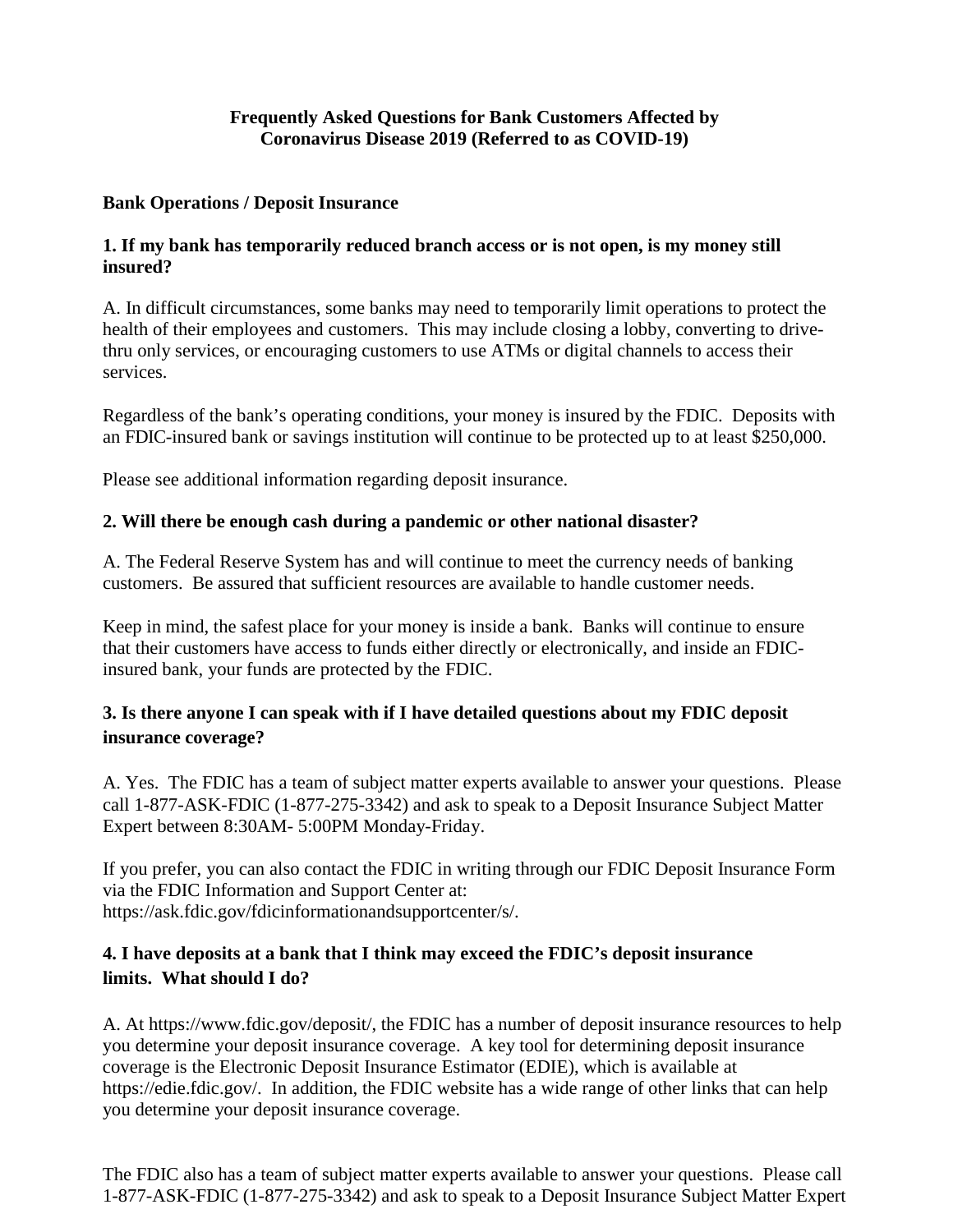between 8:30AM- 5:00PM Monday-Friday.

If you prefer, you can also contact the FDIC in writing through our FDIC Deposit Insurance Form via the FDIC Information and Support Center at: https://ask.fdic.gov/fdicinformationandsupportcenter/s/.

## **5. Who can I contact for information about banking services?**

A. Customers with questions can contact the FDIC **toll-free at 1-877-ASK-FDIC** or 1-877-275- 3342 or TDD 800-925-4618 for information about accessing banking services or how to reach their bank. This hotline operates from 8:00 a.m. to 8:00 p.m. Eastern Time Monday through Friday and 9:00 a.m. to 5:00 p.m. on Saturday and Sunday. Please note the FDIC does not have access to your specific bank account information. For immediate assistance, you should contact your bank directly. Additional information can be found online at https://www.fdic.gov/ COVID-19/index.html.

## **Access to Money**

## **6. I've relocated due to COVID-19, will local banks cash my checks if I'm not a customer of that bank?**

A. The FDIC is encouraging banks to consider easing restrictions on cashing out-of-state and non-customer checks. Ask the new bank you are dealing with to call your bank to determine your account balance and to consider allowing you to complete your transactions with them, as a non-customer of that institution. However, you may want to consider opening a new banking account in the area in which you have relocated. Opening a deposit account at a financial institution does not affect a consumer's credit report.

#### **7. I'm concerned about ATM fees increasing as I don't have access to my bank's ATM network but need cash due to COVID-19 related issues. Who do I contact regarding this concern?**

A. Please contact your bank and explain your situation. The FDIC is encouraging depository institutions to consider waiving these fees for customers and non-customers impacted by the COVID-19.

#### **8. I need to withdraw money from my certificate of deposit to help pay for unexpected expenses as a result of COVID-19. Will my bank let me withdraw my money without penalty?**

A. The FDIC is encouraging banks to consider waiving certain fees to assist customers affected by COVID-19 related developments due to temporary business closures, slowdowns, or sickness. These fees include early withdrawal penalties on time deposits and overdraft fees on checking accounts. You should contact your bank directly to confirm their current policy regarding fees on early withdrawals in connection with any planned withdrawal of funds from a time deposit account.

**9. Our community is being encouraged to use social distancing to help stop the spread of COVID-19. My bank is restricting lobby access to branching facilities and I need to go to my bank to get cash and conduct transactions. What should I do?**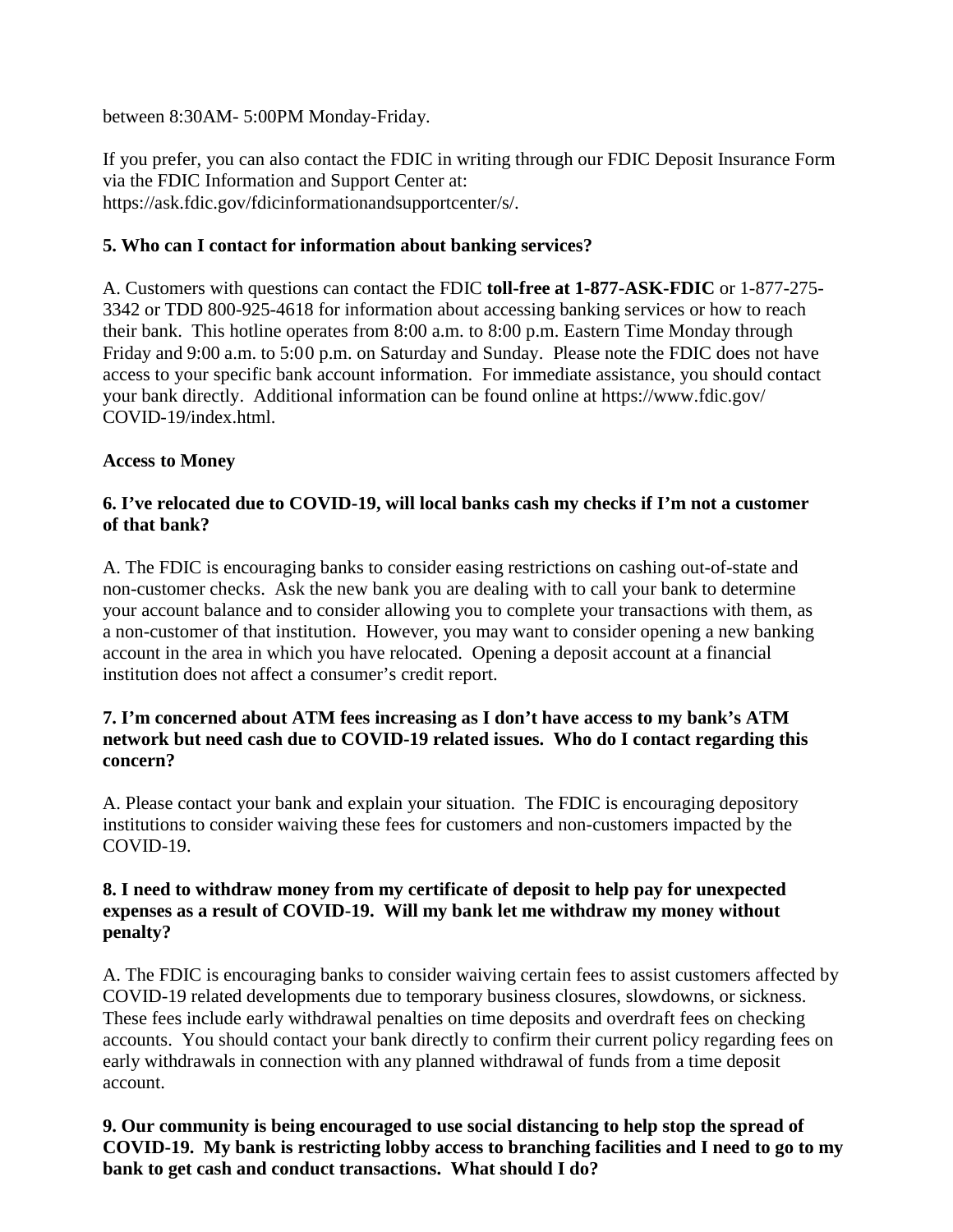A. Contact your bank's customer support line to ask for assistance in meeting your banking needs. Banks may be offering expanded services through the use of drive-up teller windows, or providing assistance at ATMs located outside of the branch office. Bank employees may also help you set up or use online banking, or the bank's mobile app and digital channels, to complete transactions such as depositing a check to your bank account or paying bills. In addition, you may want to consider signing up for direct deposit so that a paycheck or public benefits payment goes directly into your account at the financial institution.

## **10. I can't reach my bank by phone or internet. What should I do?**

A. Some bank branches heavily impacted by COVID-19 may have limited personnel in place to respond to calls and some may need to temporarily close to protect their employees. You can use the FDIC's BankFind to obtain a bank's contact information, and you can contact the FDIC if you have questions at 1-877-ASK-FDIC (1-877-275-3342).

#### **11. I would like to send money to a relative or friend affected by COVID-19. How do I wire money to or from an institution?**

A. Here are some steps for wiring money to or from an institution:

- Find a bank's telephone number, email address, and physical address on the FDIC's BankFind.
- Contact the institution to which you want to send or retrieve money and determine if the bank can accept or send wire transfers.
- Provide the following information:
	- o Either your account number or the account number of the individual who will receive the money (in the middle of the check or deposit slip) and the bank routing number (in the lower left hand corner of your check or deposit slip). If you cannot find a bank's routing number, it may be listed on the bank's web page.
	- o The address of the bank to which you are wiring money.
- If you are transferring the funds over the internet, ask the institution to fax or email you a confirmation so you know the person receives the money.

You should understand the identification verification process at the receiving institution. Some institutions will accept incoming wires for non-customers but will require proof of your identity before they release the funds. Ensure you have the identification required or explain up front what you have and ask the bank if that is acceptable. Also, determine up front whether there are any fees associated with wiring funds.

### **12. How can I protect against fraud or scams?**

A. Protect your personal and financial information. Understand that some people may take advantage of COVID-19 by using fraudulent websites, phone calls, emails, and text messages claiming to offer "help" but may be trying to trick people into providing Social Security numbers, bank account numbers, and other valuable details. Do not divulge your bank or credit card numbers or other personal information over the phone unless you initiated the conversation with the other party and you know that it is a reputable organization. In addition, you should be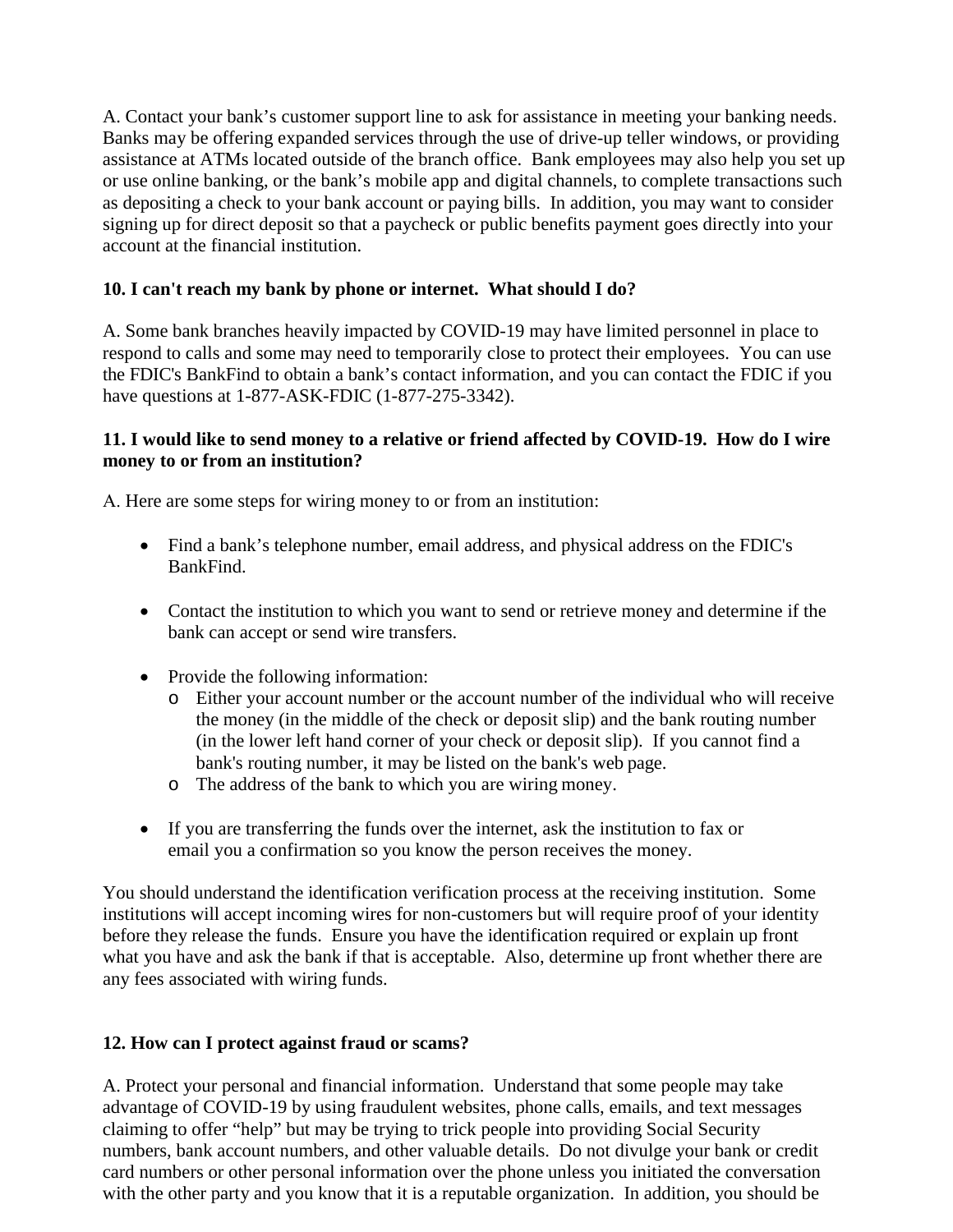cautious about online solicitations. Be on guard against imposters who contact you claiming to be government employees or volunteers and who ask for personal financial information or money. Reject offers to cash a check for someone in exchange for a fee, even if the bank makes the funds available to you right away, as it may later turn out that the check was fraudulent.

## **13. I didn't receive my direct deposit. What should I do?**

A. Contact your employer to ensure that payroll operations are functioning as normal and to verify that funds were sent to the correct account, and when they are scheduled to be deposited into your account.

# **Credit Topics**

## **14. I am no longer working due to COVID-19 and don't have the income to live on and meet my payments. If I miss some loan payments, how will this affect my credit? Will I be charged late fees?**

A. The FDIC is encouraging banks to be understanding during this time and work with customers seriously affected by COVID-19 related developments, including temporary business closures, slowdowns, or sickness. In certain situations, the FDIC is encouraging banks to allow customers to skip loan payments with no adverse consequences for the borrower, extend loan terms, and restructure loans. However, before skipping payments or otherwise operating in a manner that differs from the terms of a loan, contact your bank to determine its flexibility during this time.

- Immediately contact your creditors if you do not think you can pay your bills or make credit card or loan payments on time. Paying your debts late or not at all can result in penalties, interest charges, and damage to your credit score. Your creditors should be able to work with you on a solution, but it is important to contact them as soon as possible and explain your situation.
- If you have additional concerns or a complaint with a business such as a financial institution or an insurance company, be proactive. First, contact the firm directly. If that does not produce the desired results, you may contact the appropriate federal or state regulatory agency for help or guidance.

### **15. I am using my credit card to fund unexpected living expenses. What if I go over my credit limit?**

A. The FDIC has encouraged banks to consider increasing credit card limits for creditworthy borrowers.The FDIC is also encouraging banks to consider waiving late payment fees on credit cards and other loans. Contact your bank to see whether and how they can help you meet your financial needs.

# **Identity Theft / Verification**

## **16. What steps can I take to prevent identity theft and what can I do if someone steals my identity?**

A. If you feel ID theft is a concern, or have reason to believe you may be a victim of ID theft, you may place a "fraud alert" on your credit file, by contacting the fraud department at one of the three major credit bureaus for which contact information appears below: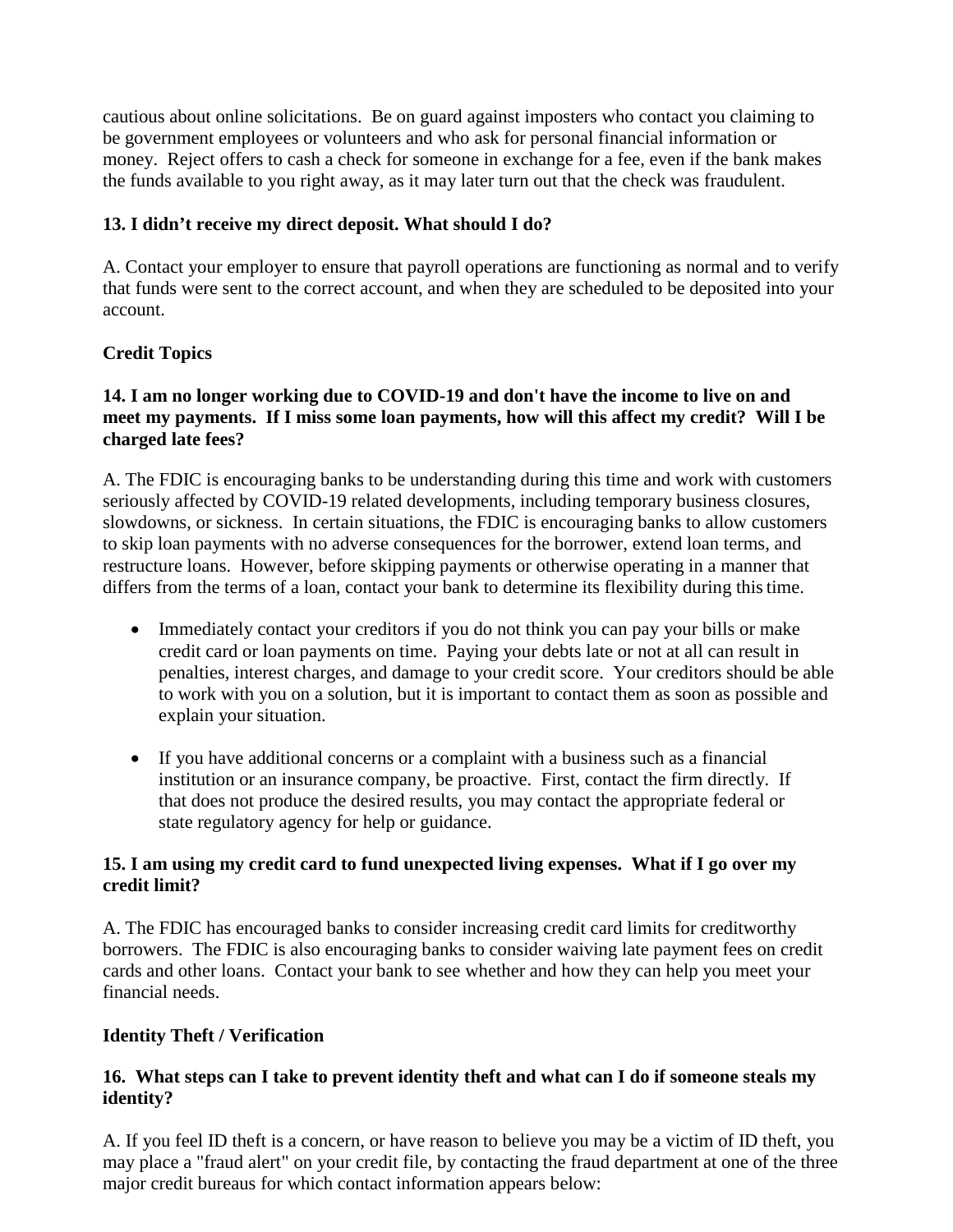- Equifax:  $1-800-525-6285$ ; www.equifax.com/; P.O. Box 740241, Atlanta, GA 30374- 0241
- Experian: 1-888-EXPERIAN or 1-888-397-3742; www.experian.com/; P.O. Box 9554, Allen, TX 75013
- TransUnion: 1-888-909-8872; www.transunion.com/: Fraud Victim Assistance Department, P.O. Box 2000, Chester, PA 19016

You only need to notify one credit bureau. The one that processes your fraud alert will notify the other two. Those two then must place fraud alerts in your file.

Placing a "fraud alert" on your credit file can help prevent a thief from opening new accounts or making changes to your existing accounts. **Be aware, however, that placing an alert on your credit file also may prevent you from opening an account unless the bank can contact you and positively confirm your identity and that you are applying for credit.** 

In addition, people who think their personal information has been misused should contact the local police. They also can contact and file a complaint with the Federal Trade Commission by phone at 877-IDTHEFT or 1-877-438-4338 or TDD 1-866-653-4261 or on the Internet at www.identitytheft.gov/.

As always, protect your Social Security number, bank account and credit card numbers, and other personal information, especially in response to unsolicited requests from strangers. Fraudsters may try to trick you into divulging personal information, or they may steal sensitive mail or documents from homes and offices.

## **17. I do not have access to my personal IDs or financial records due to an unexpected quarantine caused by COVID-19. How do I rebuild my financial records?**

A. These tips will help you begin to re-establish your financial records. You should call the bank office first if you are trying to conduct business in person to make sure they have not temporarily closed or restricted lobby access due to COVID-19.

• **Replace your driver's license or state identification (ID) card.**

A driver's license and a state ID card for non-drivers are the most commonly used IDs for proof of identity. These documents should be replaced as soon as possible. Contact the Department of Motor Vehicles in the appropriate state.

• **Replace your Social Security card.**

The Social Security Administration's (SSA) card replacement process requires another form of identification, such as a driver's license. For more information, call 1-800-772-1213 (TTY 1-800-325-0778) or go to www.SSA.gov and click on "Get Or Replace A Social Security Card." The website also provides information about Social Security benefit payments at www.socialsecurity.gov/emergency.

• **Consider replacing other documents that may serve as proof of identity, such as**: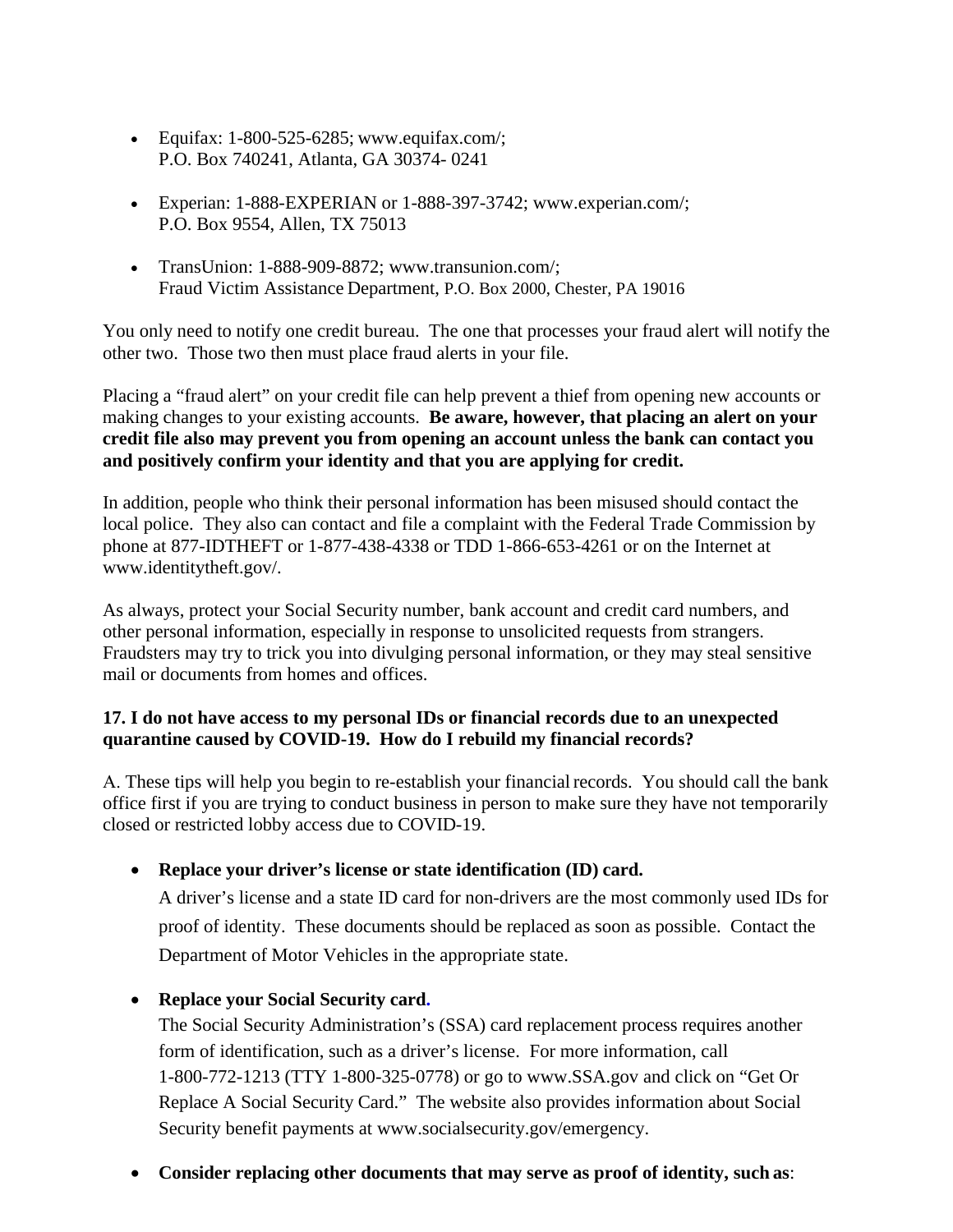- Passport
- Employer ID card
- School ID card
- Military ID card
- Marriage or divorce record
- Adoption record
- Health insurance card (not a Medicare card)
- Life insurance policy

# • **Replace your credit cards, debit cards, and checks and inquire about your safe deposit box.**

Contact your financial institution. You can call the FDIC's toll-free number 1-877-ASK-FDIC (1-877-275-3342) for bank contact information. Once connected, your financial institution should explain the process for replacing your cards, checks, and financial records. If you kept documents in your bank's safe deposit box, you may want to inquire to the institution about how you can access your box.

For credit cards, if you are unsure of which financial institution issued your card, contact information for the four major credit card companies appears below:

American Express – 1-800-528-4800 or TDD 1-800-221-9950

www.americanexpress.com/us/content/fraud-protection-

center/what-you-can-do.html

Discover – 1-800-DISCOVER (1-800-347-2683) or TDD 1-800-347-7449

www.discover.com/credit-cards/help-center/faqs/fraud.html

MasterCard – 1-800-627-8372

www.mastercard.us/en-us/consumers/get-support.html

Visa – 1-800-VISA-911 (1-800-847-2911)

https://usa.visa.com/support.html/

If you do not remember the credit cards you have, you can obtain your credit report from one of the three major credit bureaus (Equifax at 1-800-525-6285, Experian at 1-888-397-3742, or TransUnion at 1-800-680-7289). Your credit report should list all credit cards in your name and a copy of this information may be provided to you at no cost under a new federal law. For details, contact a central service set up by the credit bureaus at 1-877-322-8228 or go to www.annualcreditreport.com/index.action.

# **18. There are unauthorized charges on my credit card. What should I do?**

A. You should contact the bank at the address your credit card specifies (or through an alternative mechanism provided by the bank) and provide information regarding the disputed transactions no later than 60 days after the bank sent the first statement containing the disputed charges. The bank has 90 days to investigate and resolve the dispute. For more information about credit card dispute resolution procedures, see:

https://www.fdic.gov/consumers/assistance/protection/errorresolution.html.

# **FDIC Operations**

# **19. How do I file a complaint against a bank?**

A. As part of our supervisory responsibility, the FDIC provides support to the public by